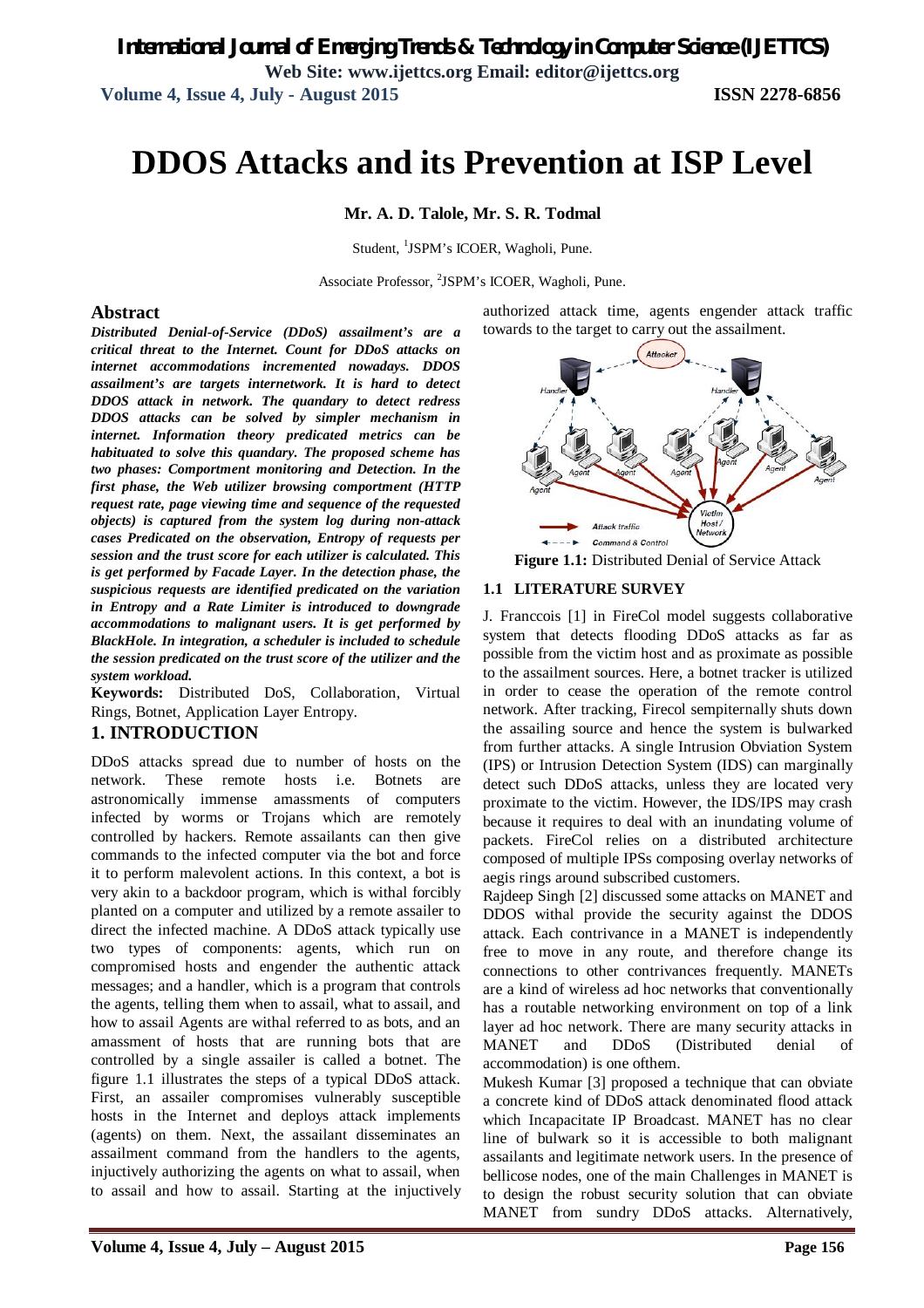# **Volume 4, Issue 4, July - August 2015 ISSN 2278-6856**

congestion algorithms are habituated for detection of DDoS attacks.

A. Kazmanovic, J. Ioannidis [4],[5] gives benefit of being able to detect an assailment in the routing infrastructure, thus being able to halt the assailment afore it reaches its intended victim. These two approaches are not ideal solutions. Statistical approaches require human intervention to monitor the networks for upsurges, so they are both labour intensive and inefficient. The congestion adaptation approaches may only apply simplistic signatures so as to not impede on the throughput of traffic. This information is too computationally exhaustive to be efficacious within the routing infrastructure. Vikas Chouhan [7], proposed a system which uses hop count as their quantification to detect if the packet emanates from same source or different. The paper utilizes the final Time To Live (TTL) value and approximately estimates the initial TTL values. With these values, the Hop count for a packet can be quantified. For every source, its hop count is maintained. If the value of Hop count varies considerably, then it is considered to be a spoofed packet betokened for attack. But this system may again fail to estimate the Hop count if the assailant does not utilize the standard values for initial TTL in the packets.

J. Yuan [10] have proposed method predicated on only on a few observation points can monitor the macroscopic effect of DDoS flooding attacks Engendering bulwarks against flooding-predicated, distributed denial-ofaccommodation (DDoS) attacks requires authentic-time monitoring of network-wide traffic to obtain timely and consequential information. Haplessly, perpetually monitoring network-wide traffic for suspicious activities presents arduous challenges because attacks may arise anywhere at any time and because assailers perpetually modify attack dynamics to eschew detection. In that paper, they proposed a method for early attack detection. They showed that such macroscopic-level monitoring might be habituated to capture shifts in spatial-temporal traffic patterns caused by sundry DDoS attacks and then to apprise more detailed detection systems about where and when a DDoS attack possibly arises in transit or source networks. They withal showed that such monitoring enables DDoS attack detection without any traffic observation in the victim network.

# **1.2 DDOS ATTACK MECHANISM**

Early DDoS attacks stringently exploited low-level protocols in Layers 3 and 4. Today, the assailment's have spread their leg onto the Layer 7 (Application Layer) additionally. In fact, many assailment's utilize an amalgamation of vectors, for instance, commixing network floods with Application Layer strikes (HTTP Attacks). Figure 3.2 explicates that number of client shares a server to exchange the information, among them one or more than one act as an assailer. Simple Network Attacks (Layers 3 and 4) mainly involve flooding target systems with traffic over the lower layers of the network stack.

#### **1.3 ISP CHALLENGES**

To know the ISP Challenges, following definitions in Figure 1.2 must be known to end user.

#### **a) Source**

A source is as a device that can generate Internet traffic. The source could be a university's mail server, a company's web server or a home PC connected to the Internet. When the source is used to generate attack traffic, it becomes an attack source.

#### **b) Third Party**

A third party is as a device that is not compromised but is used by an attacker to generate attack traffic without notice.

#### **c) Victim**

A victim as a system that provides an Internet service and whose service is disrupted during an attack.

#### **d) Target**

A target is as a system that is being attacked or will be attacked by an attacker. If the services of a target are damaged during an attack, then the target becomes a victim. The victim could be a government's web server, a regional DNS server or an ISPs router.

#### **e) Router**

The term edge router refers to the router that provides access to the internet for the sub network. For incoming traffic, the edge router can be described as the last-mile router. For outgoing traffic, the edge router can be described as the first-mile router.



**Figure1.2:** DOS Attack via ISP

#### **1.4 FACADE LAYER**

A Facade is an object that provides a simplified interface to a more sizably voluminous body of code, such as a class Library.

A Facade can:

a) Make a software library more facile to utilize, understand and test, since the Façade has convenient methods for mundane tasks;

b) Make the library more readable, for the same reason;

c) Reduce dependencies of outside code on the inner workings of a library, since most code utilizes the Facade, thus sanctioning more flexibility in developing the system;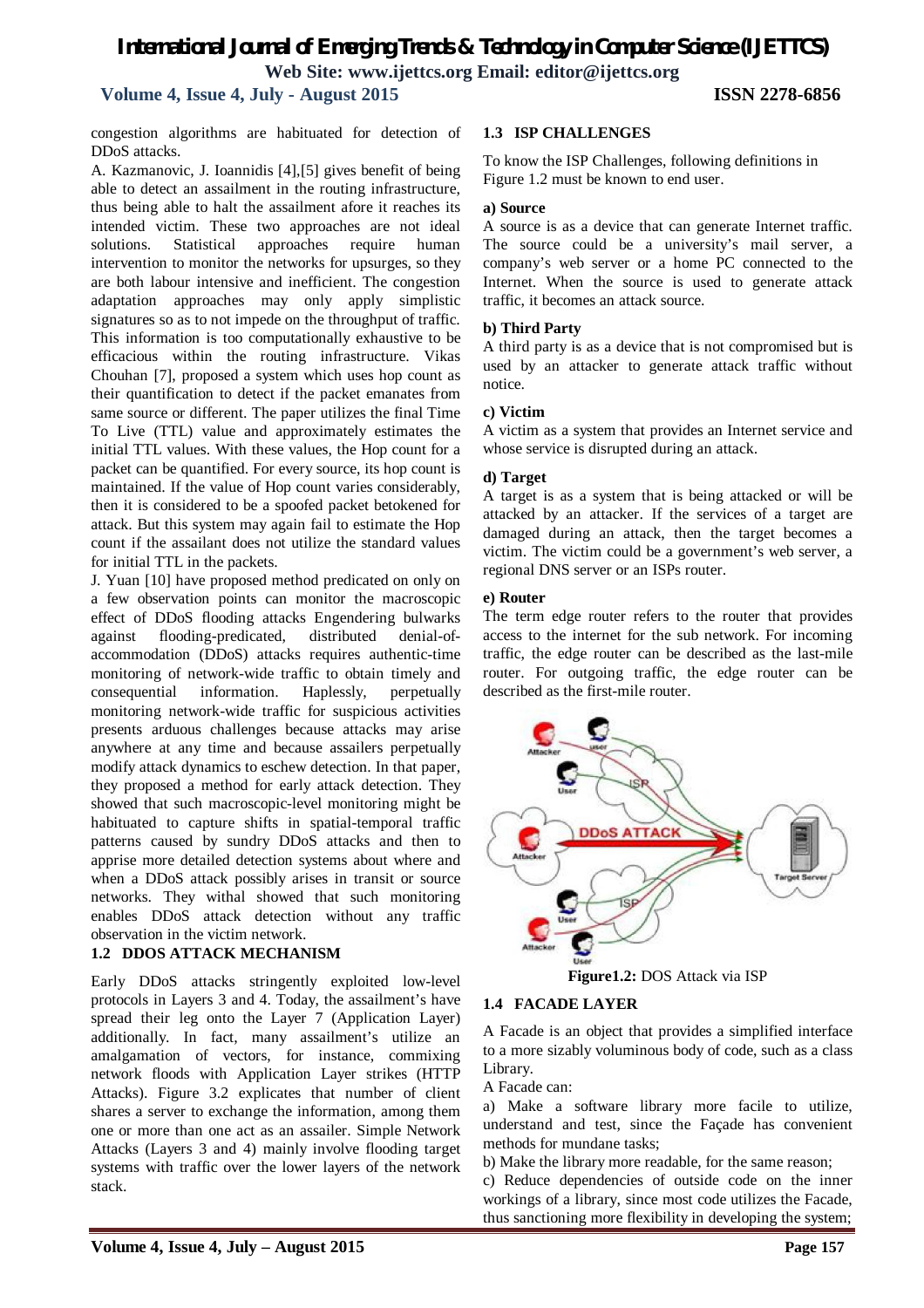# *International Journal of Emerging Trends & Technology in Computer Science (IJETTCS)* **Web Site: www.ijettcs.org Email: editor@ijettcs.org Volume 4, Issue 4, July - August 2015 ISSN 2278-6856**

d) Wrap a poorly designed amassment of APIs with a



**Figure 1.3:** Facade Layer

A Facade layer which is incipient software layer is the intermediate between the client and the authentic application, his is shown in Figure 3.4 Fundamentally utilizer wants to assail the web server. Facade sits in front of the web server and receives each and every request emanating from any client. This layer suspects the utilizer for DDOS attack and finds the DDOS attack. This assailment detection transpires on Facade layer which makes the genuine application server to stay consummately away from the assailment's. If this layer detects the assailment, utilizer does not clock the utilizer, it start forwarding that user's requests for current session to BlackHole. That assailer will not receive any replication from the server as it goes to Ebony Aperture. When utilizer commences the incipient session, Facade layer has it's anterior activity logs that how lamentable or good that utilizer was. As per user's history, Facade again suspects him and forwards his requests to ebony aperture very anon. As utilizer is not blocked in incipient session, he has ability to cope up from suspicious demeanour of Facade.

#### **1.5 BLACKHOLE**



**Figure 1.3**: BlackHole

The most recent distributed denial of accommodation survey shows that in denial of accommodation attack, the total time an assailment is active. Packet rates and bandwidth used during attacks supplementally is more in number. BlackHole techniques cover all traffic from reaching its destination by ravaging or blocking the voluminous requests. Ebony holing is a mundane bulwark against spam, in which an Internet accommodation provider blocks packets from a domain or IP address, but the technique can be used against DDOS attacks. The quandary with a DDOS assailment is that not only is the website in question affected, but supplementally others that are sharing the same servers or even routers. Thus, an assailment on one agency can affect others if they are proximately networked. All website traffic, covering both legitimate users endeavouring to access information and the unauthentically spurious attack requests, is sent into null route. The requests aren't processed in any way. Anything endeavouring to access the website is simply dropped.

# **2. ARCHITECTURAL DESIGN**

As shown in Figure 1.4, proposed system contains Admin Model which further consists of-

1) FACADE MODEL

2) BLACKHOLE MODEL



**Figure 1.4:** System Model

#### **2.1 FACADE MODEL:**

**a) Database and Database Repositories:** This module contains the physical database and the repository which queries and fetch the needed data. Repository uses java and

hibernates.

**b) DataStoreManager:** This module manages all the Add and Update queries and functions to DB. Every request to Update or Add any record will go through this module.

**c) UserAuthenticator:** This module validates the user's credentials and on success allows user to go further.

**d) DDOS AttackValidatorInterceptor:** This interceptor intercepts each and every request and check if the current request is a DDOS attack or a suspicious request or a valid non attack request.

**e) SessionValidatorDemon:** This module is a background job which validates and expires the use's current session. This is configurable demon which can be configured as per requirements.

**f) User ActivityAnalyzerDemon**: This module keeps eye on all the activities on user and keeps record of each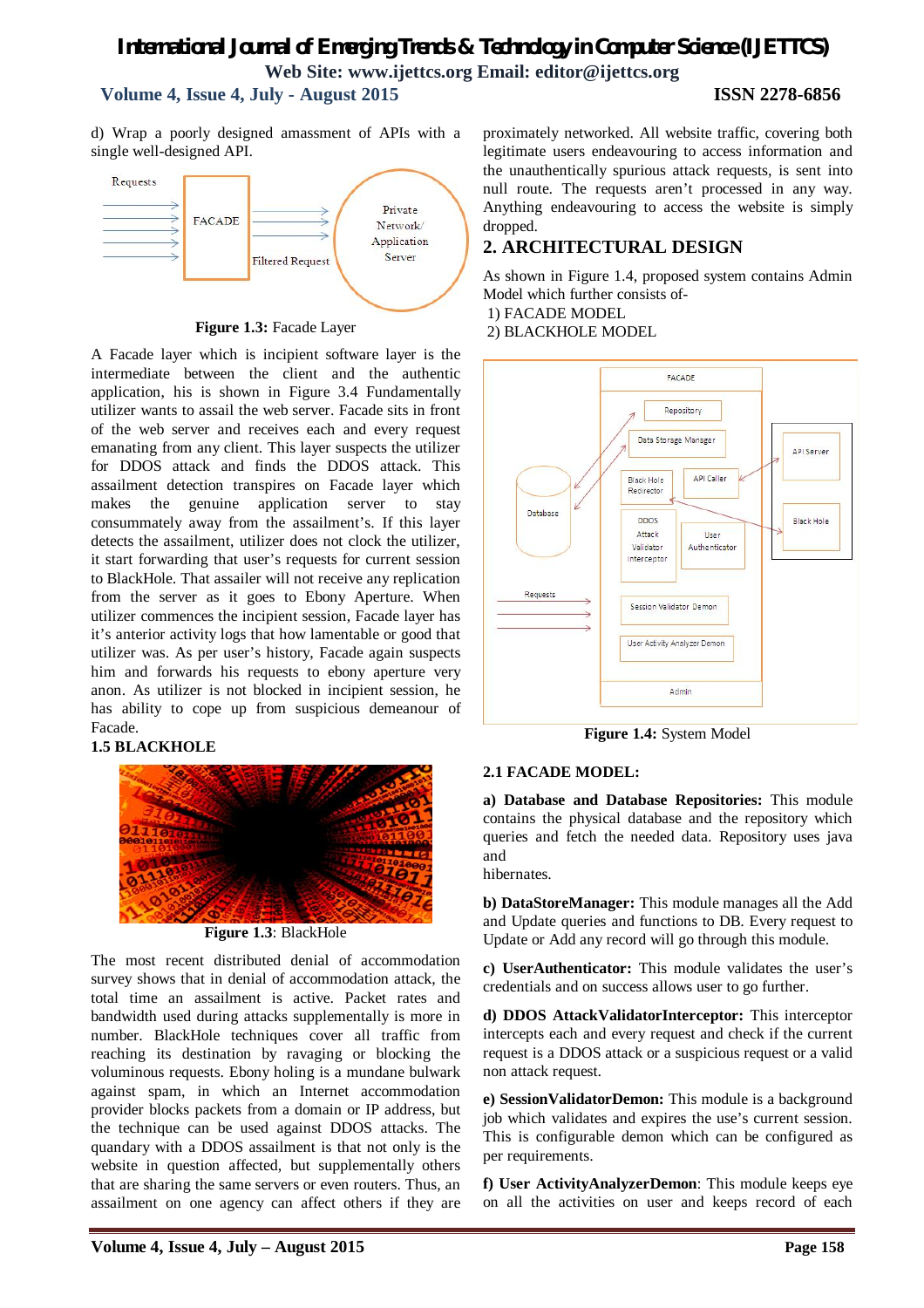# **Volume 4, Issue 4, July - August 2015 ISSN 2278-6856**

activity. This information is used in future to determine if user's request is DDOS attack or not.

**g) BlackHoleRedirector:** If DDOS attack is detected, this module redirects the requests to Black Hole before entering to system.

**h) APICaller:** If incoming request is valid then API Caller will call the actual API

server and receives the response from it. This response will be sent to User as actual response keeping the record of it.

#### **2.2 BLACKHOLE MODEL**

This module further contains following sub modules:

**a) BlackHole**: This is a system which kills the incoming requests and all parameters of that requests. This module is totally isolated form other modules.

**b) APIServer:** This is a server which has the actual application and can only be called by the FACADE layer. This returns data in JSON format. This is complete different

box which sits after Facade.

### **3. METTHODOLOGY**

There will be no process of data in proposed application. Therefore, there is no requirement for dataset. As shown in Figure 7.8 The input is http Requests which will come in different numbers (quantity). Also there is a process to send malicious requests to Black Hole. Hence, Information based system is desired to detect the attack. The process which will be used for doing this is as follows:

#### **3.1 ENTROPY CALCULATION**

**Need:** The Entropy is required to measure changes of randomness of requests in a session for a given time interval, i.e. measurement of flow of routers which is measured by using standard variation of flow of routers (number of packets transferred via a particular router).

Entropy measures time-variant packet dynamics. The entropy of network traffic should vary immediately on the router. Entropy variation is a technique for identifying the vulnerable request from the attacker. It monitors the packet flows in router, and when the packet count exceeds the prescribed limit, the vulnerability is detected. The entropy maintains the threshold level for providing uninterrupted communication in the internet.

Let the request in a session be denoted as ri j, where I, jeI, a set of positive integers. i denotes the request number in session *i*.

Let the request in a session be denoted as rij, where I,  $j \in \mathbb{C}$ I, a set of positive integers. 'i' denotes the request number in session 'j'.

Let  $|rj$ ,  $t|$  denote the number of requests per session  $j$ , at a given time 't'.

Then,

$$
|(rj, t)| = \sum_{i=1}^{\omega} rij
$$
 (3.1)

For a given interval Δt the variation in the number of requests per session j is given as follows:

$$
Nj (rj, t+\Delta t) = | (rj, t+\Delta t)| - | (rj,t)| \qquad (3.2)
$$

The probability of the requests per session j, is given by,

$$
Pj(rj) = Nj(rj, t + \Delta t) / \sum_{i=1}^{\omega} \sum_{j=1}^{N} (rj, t + \Delta t)
$$
 (3.3)

Let R be random variable of the number of requests per session during the interval Δt, therefore the Entropy of requests per session is given as:

$$
H(R) = -\sum Pj(rj) \log Pj(rj)
$$
 (3.4)

 **j** Based on the characteristics of entropy function, the upper  $&$  lower bound of the entropy  $H(R)$  is defined as:

$$
O \leq H(R) \leq \log N \tag{3.5}
$$

Under Dos Attack, the number of request increases significantly & the following equation holds

 $|H(R) - C| >$  threshold, t (3.6)

Where, C is maximum capacity of the session.

#### **3.2 RATE LIMITER**

**Need:** To avoid falsely detection, rate-limiter is required. Once the entropy is calculated, compute the degree of deviation from the predefined entropy. The system first sets a threshold for acceptable deviation. If the computed deviation exceeds the threshold, then the session is forced to terminate immediately. Otherwise, second level filter is applied by the rate limiter. The system also defines a threshold for validating a user based on the trust score. A user is considered to be legitimate only if the trust score exceeds the threshold. Otherwise, the user is considered malicious and the session is dropped immediately. The legitimate sessions are then passed to the scheduler for getting service from the server.

#### **3.3 SCHEDULER**

**Need:** For legitimate user, scheduler schedules the session based on user with highest trust score policy.

The well-behaved users will have a little or no deviation. In such case, the legitimate user gets a quicker service. In addition to the scheduling policy, system workload is also considered before scheduling the request for getting service. Based on trust value, if it is below the minimum value then request is directly rejected. If it is above the minimum value then the scheduler decides whether to redirect it to the server based upon its trust value. If total number of on-going sessions and number of waiting sessions is less than the threshold value of server then all requests are redirected to BlackHole. Otherwise requests up to threshold value are redirected to server in decreasing order of trust value.

#### **3.4 MONITORING ALGORITHM**

#### **Input:** System Log or Http Requests

1. Extract the request arrivals for all sessions, page viewing sequence of requested objects of each user from the system log.

2. Compute the entropy of the requests per session using the formula: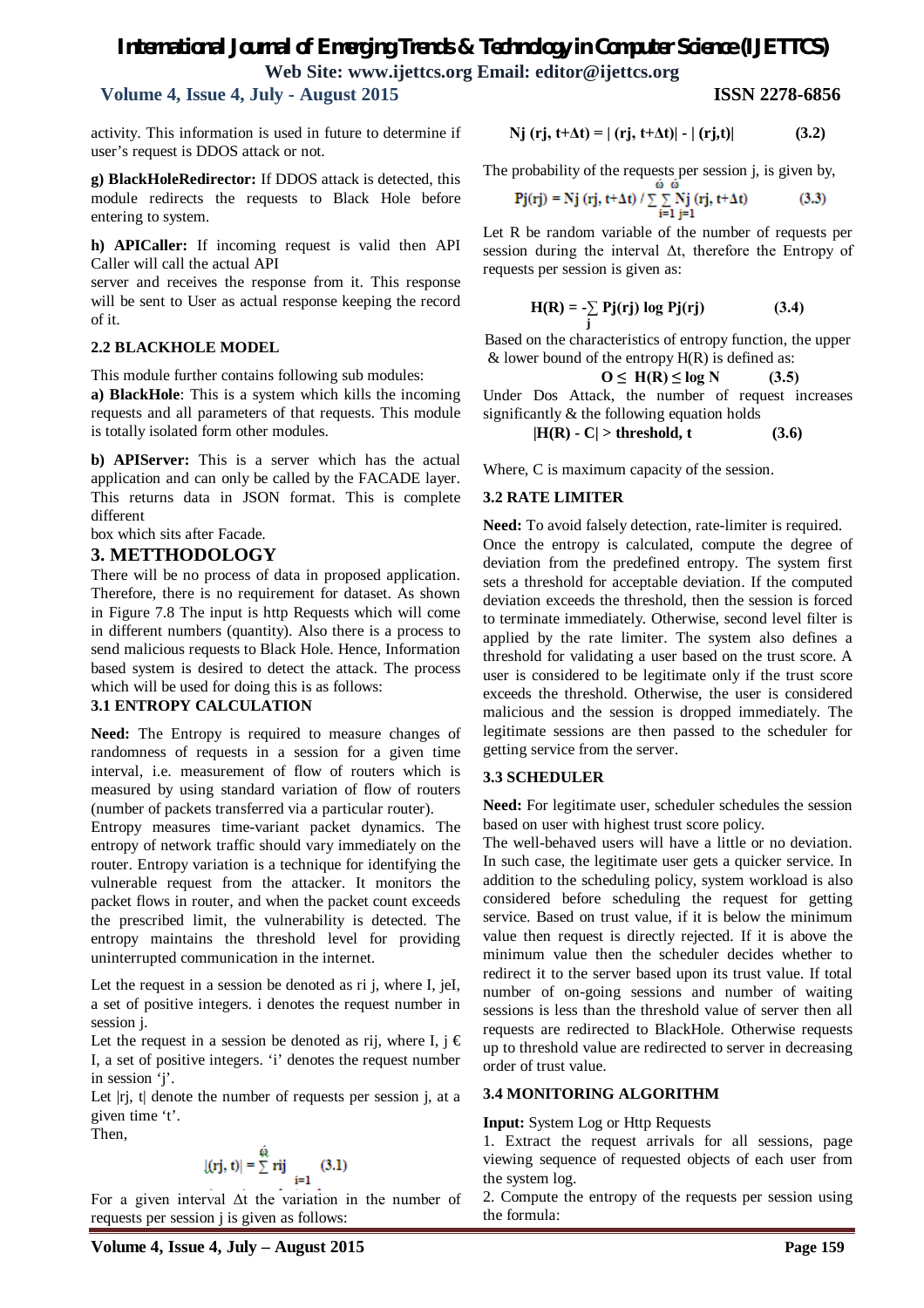# **Volume 4, Issue 4, July - August 2015 ISSN 2278-6856**

$$
H(R) = -\sum_{j} Pj(rj) \log Pj(rj)
$$
 (3.7)

3. Compute the trust score for each every user based on their viewing time accessing behavior.

#### **3.5 DETECTION ALGORITHM**

1. Input the predefined entropy of requests per session trust score for each user.

- 2. Define the threshold related with the trust score (Tts)
- 3. Define the threshold for allowable deviation (Td)
- 4. For each session for waiting for detection
- 5. Extract the requests arrivals

6. Compute entropy for each session using (3.4)

$$
Hnew (R) = -\sum_{j} Pj(rj) log Pj(rj)
$$
 (3.4)

7. Compute the degree of deviation:

### $D= |$  **Hnew (R)**  $| \cdot |$  **H(R)** (3.8)

8. If the degree of deviation is less than allowable threshold (Td) users trust score is greater than threshold (Tts) then

9. Allow the session to get service from the web server Else

10. The session is malicious; Drop it.

### **3.6 DETECTING AND PREVENTING DDOS ATTACK**

A DDOS attacks occurs when multiple client requests stopping the servers functionality. In order to test this, kindly issue single request to server. Afterwards when this number goes to beyond limit it will detect the attack will prevent next requests.

# **4. ANALYSIS OR TEST SPECIFICATION**

Testing is like an investigation step that provides the quality of information. Testing is basically to validating and verifying that application meets the requirement that its developed and it is works as expected. It is document describing the scope, approach, resources and schedule of intended activities. The objective of our test plan is to find and report as many bugs as possible to improve the integrity of the system. Although exhaustive testing is not possible, a broad range of tests is exercised to achieve the goal of bug free and accurate results in software.

The software testing is done for all components in every module of software. The input and output of each module are tested to be accurate and valid for giving particular ataset. The results of modules are compared to existing protocols results.

# **4.1 TESTING OF LOGGED USER**

Different logged users are tested in Table 4.1 Testing of logged User. It shows that user will be treated as attacker afters he crosses the trusted score. After expiry of session Attacker is get blocked for further processing.

| Table 4.1: Testing of logged User |                       |               |          |                   |  |
|-----------------------------------|-----------------------|---------------|----------|-------------------|--|
| <b>Test</b>                       |                       |               | Attacker | Number of         |  |
| Numbe                             | Logged<br>in<br>Users | Attacker<br>S | S        | <b>Attackers</b>  |  |
| r                                 |                       |               | Detected | Redirected        |  |
|                                   |                       |               |          | to BlackHole      |  |
|                                   | 01                    | 00            | 00       | 0 <sup>0</sup>    |  |
| 2                                 | 01                    | 01            | 01       | 01                |  |
| 3                                 | 05                    | 01            | 01       | 01                |  |
| 4                                 | 10                    | 03            | 03       | 03                |  |
| 5                                 | 21                    | 18            | 18       | 18                |  |
|                                   |                       |               |          | 04                |  |
| 6                                 | 10                    | 05            | 05       | (Session Expired) |  |
|                                   |                       |               |          | of Attacker 1)    |  |

# **4.2 RESULT TABLES AND DISCUSSIONS**

The results of my dissertation are explained in this section .Snapshots of simulation work done and the tables that are generated as below. The snapshots are divided according to the processing and are: As shown in Figure 4.3, Client sends one request. But when these requests are sending one after another as multiple requests as shown in Figure 4.4, Facade Layer will clarify that attack takes places. Now after limited attempts, to prevent this attack requests from client is blocked as shown in Figure 4.5 Figure 4.6 After limited time of span, there will be no services offered or no transaction is performed with blocked client as it is get forwarded to BlackHole. This is shown in Figure 4.6 Figure



**Figure 4.1:** Admin Window

| $\leftarrow$ $\rightarrow$ C $\Box$ localhost 8080/login |                                              | 9☆ 1 |
|----------------------------------------------------------|----------------------------------------------|------|
|                                                          |                                              |      |
|                                                          |                                              |      |
|                                                          |                                              |      |
|                                                          | <b>DDOS Detection with BlackHole concept</b> |      |
|                                                          | an@gmail.com                                 |      |
|                                                          | Email carnot be blank                        |      |
|                                                          | <b>HELL</b>                                  |      |
|                                                          | Logn                                         |      |
|                                                          |                                              |      |
|                                                          | Signup                                       |      |
|                                                          |                                              |      |
|                                                          |                                              |      |

**Figure 4.2:** Login Window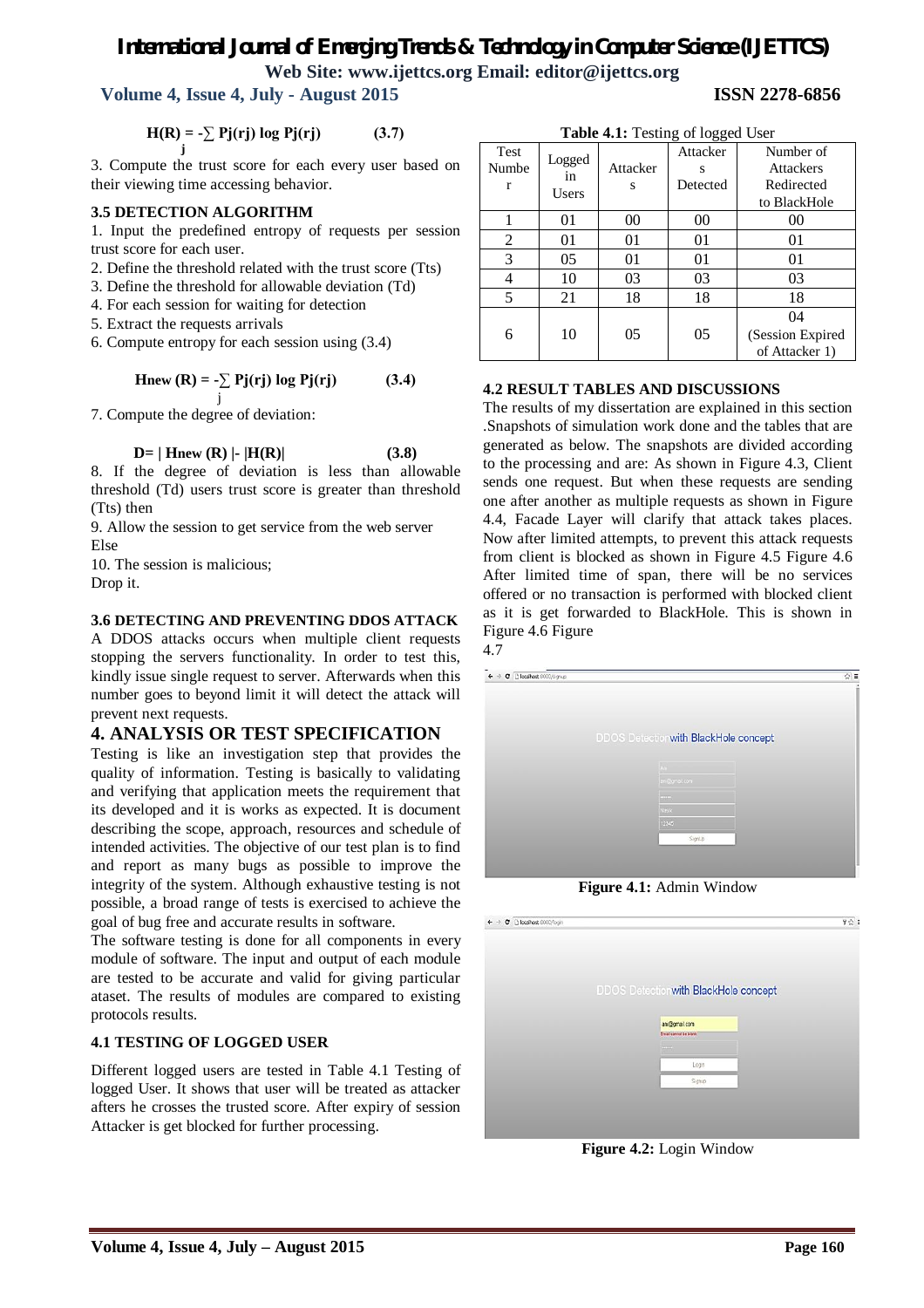# *International Journal of Emerging Trends & Technology in Computer Science (IJETTCS)*

**Web Site: www.ijettcs.org Email: editor@ijettcs.org Volume 4, Issue 4, July - August 2015 ISSN 2278-6856**

 $\leftarrow$  + C Discribed 000  $90 =$ Ä. **Hame Relig. Anituddha** Dashboard A Home - Dashtown A Datenant Generate Single Request Generate Bulk(15) Request  $\bullet$ **E** Request List in Current Session(5 Min)  $\mathbf{H}$ /apiluser/17para=1 Response ::: ("id":1."name":"Aniruddha"."email":"anitalole@gmail.com"."para":"1")

**Figure 4.3:** New user request for accessing application

Figure 4.4 shows that when the user is suspected attacker that is, it is the user who is going to attack On web service which is detected by the FACADE layer, the admin will show that the user will create DDoS attack on server. If logging procedure gets continued then that user will be blocked by server for future. When the new user requests for permission to access the web service, the server always calculates trust score for that user by following formula: Trust Score=

n  $\Sigma$ = number of requests in current session / number of  $S=0$  sessions

Where,

s= number of sessions

So for this session, maximum numbers of requests are 20 and sessions are 2. So, the trust score is 10.

| $\leftarrow$ $\rightarrow$ C $\Box$ localhost 8080 |                                                                                                                                                                                                                                                                                                                                                                                                                                                                                                                                                                                              | 学 ☆ 目              |
|----------------------------------------------------|----------------------------------------------------------------------------------------------------------------------------------------------------------------------------------------------------------------------------------------------------------------------------------------------------------------------------------------------------------------------------------------------------------------------------------------------------------------------------------------------------------------------------------------------------------------------------------------------|--------------------|
| <b>Home</b>                                        | $\equiv$                                                                                                                                                                                                                                                                                                                                                                                                                                                                                                                                                                                     | $\mathbf{a}$ .     |
| Hello, Aniruddha                                   | Dashboard                                                                                                                                                                                                                                                                                                                                                                                                                                                                                                                                                                                    | A Home - Dashboard |
| @ Dashboard                                        | Generate Single Request<br>Generate Bulk(15) Request<br>E Request List in Current Session(5 Min)<br>$\mathbf{r}$<br>/apiluser/17para=1<br>Response ::: ("id":1,"name":"Aniruddha","email":"anitalole@gmail.com","para":"1")<br>12<br>rapilluser/17para=2<br>Response ::: ("id":1,"name":"Aniruddha","email":"anitalole@gmail.com","para":"2")<br>$\blacksquare$<br>(apiluser/17para=3)<br>Response ::: ("id":1,"name":"Aniruddha","email":"anitalole@gmail.com","para":"3")<br>14<br>/apiluser/17para=4<br>Response ::: ("id":1,"name":"Aniruddha","email":"anitalole@gmail.com","para":"4") | o                  |
|                                                    | 15<br>lapiluser/12para=5<br>Response ::: ("id":1,"name":"Aniruddha","email":"anitalole@gmail.com","para":"5")                                                                                                                                                                                                                                                                                                                                                                                                                                                                                |                    |

**Figure 4.4:** New user request accessed by system till Trust score (For our system Trust score=10)

Figure 4.4 shows that, sometimes, the user is genuine, that is, due to some network problem or any other issue the requests may be repeated so the threshold value is considered. The threshold value here introduced is 5 as the user can make more 5 requests. The threshold value gives the genuine users a chance to access the service.

| $\leftarrow$ $\rightarrow$ C $\Box$ localhost 8080 |                                                                                                             | $Y \subseteq E$ |
|----------------------------------------------------|-------------------------------------------------------------------------------------------------------------|-----------------|
|                                                    | The agreement couples and sensors in Paris a monetar constraint present contracts of a                      |                 |
|                                                    | 17<br>(api user:17para=7<br>Response = ["id":1,"name":"Ani","email":"ani@gmail.com","para":"7"]             |                 |
|                                                    | 28<br>/api/user/1?para=8<br>Response ::: ("Id":1,"name":"Ani","email";"ani:itigmail.com","para*:f8")        |                 |
|                                                    | (api/user/17para=9)<br>$\mathbf{1}$<br>Response = ("id":1,"name":"Ani","email":"ani@gmail.com","para":"9")  |                 |
|                                                    | E 10<br>/apiuser/17para=10<br>Response = ["Id":1,"name";"Ani","email";"ani@gmail.com","para";"10")          |                 |
|                                                    | E 11<br>/apiuser/17para=11<br>Response = ("id":1."name":"Ani"."email":"ani@gmail.com"."para":"11")          |                 |
|                                                    | /apiuser/17para=12<br><b>E</b> 12<br>Response = ("id":1,"name";"Ani","email";"ani@gmail.com","para";"12")   |                 |
|                                                    | <b>B</b> 13<br>/apiuser/17para=13<br>Response ::: ["id":1."name":"Ani"."email":"ani@gmail.com"."para":"13") |                 |
|                                                    | <b>E</b> 14<br>/apiuser/1?para=14<br>Response = ("id":1,"name":"Ani","email":"ani@gmail.com","para":"14")   |                 |
|                                                    | <b>E</b> 15<br>/apiuser/17para=15<br>Response = ("id":1."name":"Ani","email":"ani@gmail.com","para":"15")   |                 |

**Figure 4.5:** Request access by layer for new user till buffering value that is 15 (Trust score + threshold value + Buffering value))

Figure 4.5 shows that, sometimes, the user who after requesting again and again then the user goes in buffer. The buffer is used for collecting those users who are requesting continuously. The buffer value has taken 5. When the buffer becomes active, the scheduler comes in working. So for more 5 requests the user will get to take permission for access.

| $\leftarrow$ $\rightarrow$ C $\cap$ localhost 8080 |                                                                                                             | 学☆ 量                                                          |   |
|----------------------------------------------------|-------------------------------------------------------------------------------------------------------------|---------------------------------------------------------------|---|
|                                                    | E 15<br>/api'user/1?para=15<br>Response = ("id":1,"name";"Ani","email";"ani@gmail.com","para";"15")         |                                                               | ٠ |
|                                                    | E 16<br>/apiuser/17para=16<br>Response = ["id":1,"name":"Ani","email":"ani@gmail.com","para":"16")          |                                                               |   |
|                                                    | E 17<br>/apiuser/1?para=17<br>Response = ("id":1,"name":"Ani","email":"ani@gmail.com","para":"17")          |                                                               |   |
|                                                    | /apiuser/17para=18<br>11<br>Response ::: ("id":1,"name":"Ani","email":"ani@gmail.com","para":"18")          |                                                               |   |
|                                                    | <b>E</b> 19<br>/apiuser/17para=19<br>Response ::: ("id":1,"name":"Ani","email":"ani@gmail.com","para":"19") |                                                               |   |
|                                                    | <b>120</b><br>/apiuser/17para=20<br>Response = ("id":1,"name":"Ani","email":"ani@gmail.com","para":"20")    |                                                               |   |
|                                                    | 121<br>/apiuser/17para=21<br>Response = ("id":1,"name":"Ani","email":"ani@gmail.com","para":"21")           |                                                               |   |
|                                                    | 122<br>/apiuser/17para=22<br>Response ::: ["id":1,"name":"Ani","email":"ani@gmail.com","para":"22")         | $\overline{\mathbf{x}}$<br><b>BlackHole Redirection Alert</b> |   |
|                                                    | <b>E</b> 23<br>/apiuser/1?para=23                                                                           | Your requests are getting redirected<br>to black hole         |   |

**Figure 4.6:** Next request for user after the limit that is after buffering

Figure 4.6  $\&$  4.7 shows that, after completing maximum allowed requests for the user that is the maximum number of requests required for accessing the web service for the next requests the user get blocked get forwarded to BlackHole.



**Figure 4.7**: Admin window showing results for blocked user when it will log in

#### **4.3 DETAILED RESULTS**

Performance of proposed system for Attack detection using entropy with trust score gives following result table. Table 4.2 shows show attacker when trying to enter system will be identified from system. In this system attacker is found on basis of trust score and it will be blocked and get forwarded to BlackHole. According to performance analysis in attack case it is observed that DDOS attack positively affects the network and this scheme is successfully defending the network. Additionally it provides the protection against such attacks. The actual application is totally isolated and away from user access areas due to the intermediate layer (FACADE).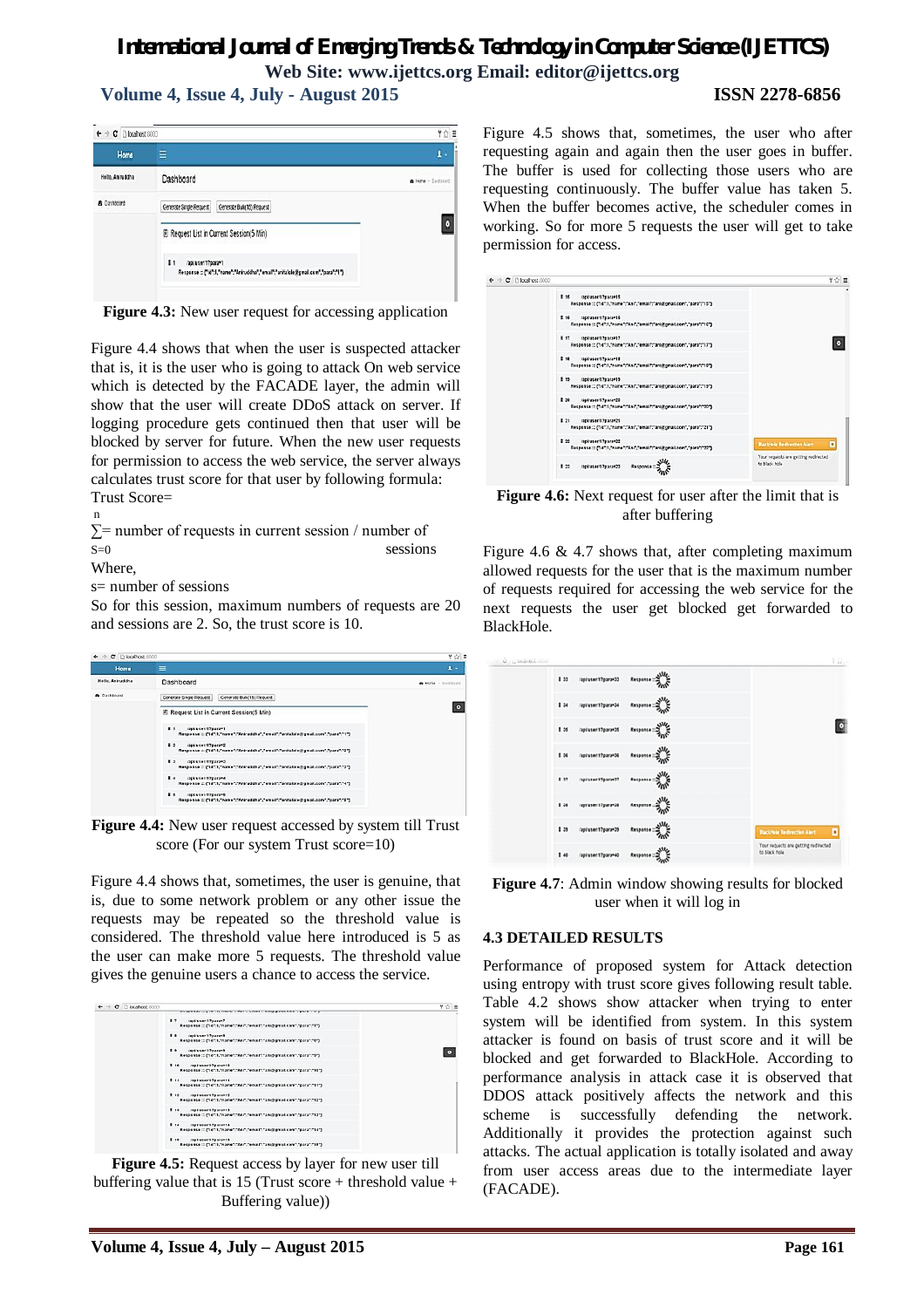**Volume 4, Issue 4, July - August 2015 ISSN 2278-6856**

| Table 4.2: Result Table |                  |                   |                        |                                         |                            |
|-------------------------|------------------|-------------------|------------------------|-----------------------------------------|----------------------------|
| Sr.<br>N <sub>0</sub>   | Attack<br>exists | Users<br>Involved | Attack<br>Detecte<br>d | Users<br>Detecte<br>d<br><b>Blocked</b> | Time<br>Taken<br>(Minutes) |
|                         | N <sub>O</sub>   | 04                | N <sub>O</sub>         | 00                                      | 02                         |
| 2                       | <b>YES</b>       | 01                | <b>YES</b>             | 01                                      | 01                         |
| 3                       | <b>YES</b>       | 03                | <b>YES</b>             | 03                                      | 02                         |
|                         | <b>YES</b>       | 12                | <b>YES</b>             | 10                                      | 05                         |

**Table 4.2:** Result Table

The results also shows that the system uses pre available information metric for existing users and starts monitoring new users immediately as well. Also, as the system contains a scheduler and rate limiter it downgrades the service will be blocked for next request redirected to BlackHole to malicious user requests. Thus with 12 users it is downgraded to 02 users. The highly encoded token service is used for management of requests for authentication. Implementations Results also gives the exact timing required for new user requests, detecting the attacks and block them. Also due to use of trust score, threshold and buffer the system is flexible and adjusts user's number with the variable requests. Only the genuine users to be enter that is only the trustworthy users will access the web services. The web services will always safe in this case.

# **5. SUMMARY AND CONCLUSION**

It is a technique which provides the ability to drop undesirable traffic which enters a bulwarked network. This scheme provides double check point to detect the maleficent flow from the mundane flow. It validates the legitimate utilizer predicated on the antecedent history. Predicated on the information metric of the current session and the user's browsing history, it detects the suspicious session. It will be intended for network design architects, support engineers, and marketing professionals who are responsible for orchestrating, designing, implementing, and operating networks. Proposed way uses pre available information metric for existing users and starts monitoring new users immediately as well. Every request has to pass the multiple checks to reach to its webservice destination. The intermediate layer (FACADE) keeps the actual application totally isolated and away from user access areas. This application uses pre available information metric for existing users and starts monitoring new users immediately as well. System also has a scheduler and rate limiter to downgrade the service to malicious user requests. Proposed system also has ability to block suspicious or malicious users. System provides workaround to traditional systems of DDoS detection and keeps trust level for individual user. Initially,

a) Default Threshold Value=5

b) Default Trust Score Value=10

c) User Trust Score (for initial or First) User Trust Score=10

**For Session-1** Si={1} No. of Requests=13 To check whether Attack takes place or not: Formula:- No. of Requests < (User's Trust Score + Threshold) =13 < (10+5) **is True Hence, No Attack takes place.**

**For Session-2** Si={1,2}

No. of Requests =15 New Trust Score for User  $=$  (Old Trust Score  $+$  Last No.

of Requests)/2

 $=(10+13)/2=11$ 

To check whether Attack takes place or not:

Formula:- No. of Requests < (User's Trust Score + Threshold)

= 15 < (11+5) **is True**

**Hence, No Attack takes place.**

**For Session-3** Si={1,2,3}

No. of Requests =35

New Trust Score for User= (Old Trust Score + Last No. of Requests)/2

 $=(11+15)/2=13$ 

To check whether Attack takes place or not:

Formula:- No. of Requests < (User's Trust Score + Threshold)

=35 < (13+5) **is False**

**Hence, Attack takes place.**

Now, Request after User's Trust Score + Threshold, (i.e.13+5=18) will go to BlackHole.

# **6. FUTURE ENHANCEMENT**

1. Project can be made more portable to attach it with any web application developed in any platform.

2. System can be improved by using a queue which can store few requests (if servers are overloaded) and process when server gets under loaded.

3. Project can be easily integrated with Machine Learning strategies.

4. Proposed system if combined with suitable hardware devices such as router or network controller, the security may be enhanced and for an effective defence may be established.

5. The cloud environment may also look at this mechanism as a service in future.

# **REFERENCES**

- [1] J. Franccois, A. El Atawy, E. Al Shaer, and R. Boutaba, 'A Collaborative Approach for Proactive Detection of Distributed Denial of Service Attacks,' in Proc. IEEE MonAM, Toulouse, France, 2007, vol. 11
- [2] Rajdeep Singh Prajeet Sharma, Niresh Sharma, 'International Journal of Computer Applications' (0975-8887) Volume 41,No.21, March 2012.